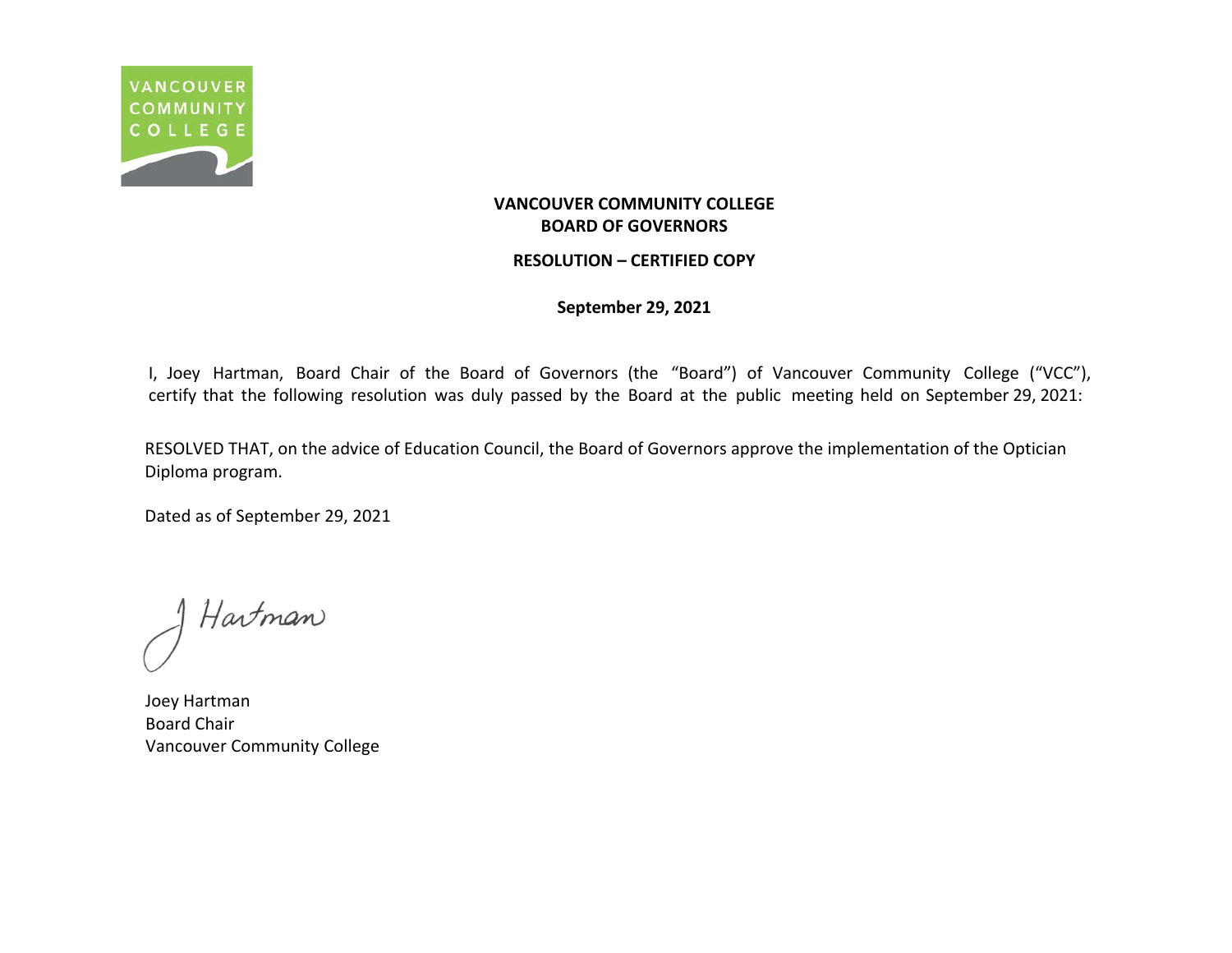

#### **RESOLUTION – CERTIFIED COPY**

**September 29, 2021**

I, Joey Hartman, Board Chair of the Board of Governors (the "Board") of Vancouver Community College ("VCC"), certify that the following resolution was duly passed by the Board at the public meeting held on September 29, 2021:

RESOLVED THAT, on the recommendation of the Finance and Audit Committee, the Board of Governors approve tuition of \$39,600 for the new Optician Diploma Program, effective September 1, 2022.

J. Hartman

Joey Hartman Board Chair Vancouver Community College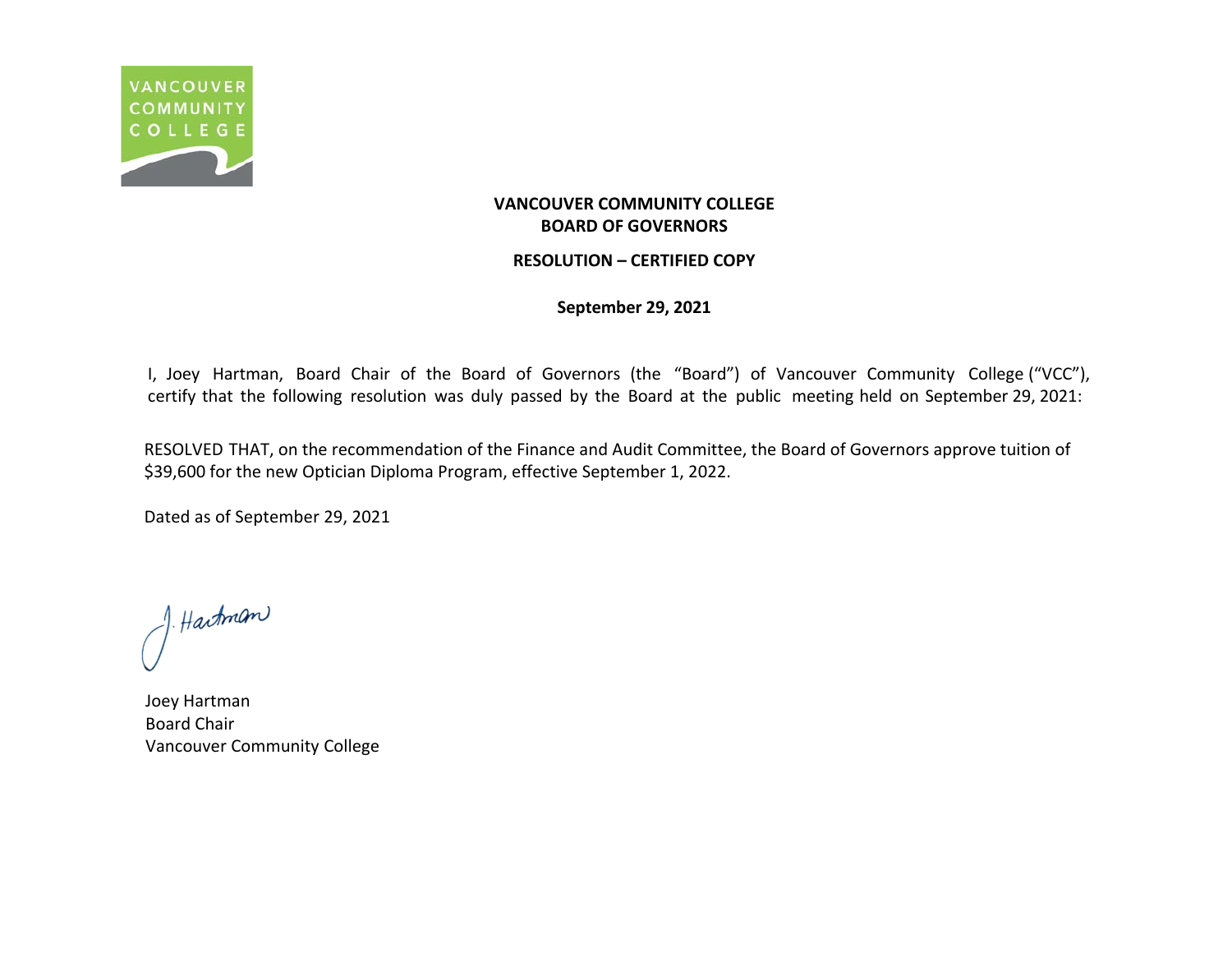

#### **RESOLUTION – CERTIFIED COPY**

**September 29, 2021**

I, Joey Hartman, Board Chair of the Board of Governors (the "Board") of Vancouver Community College ("VCC"), certify that the following resolution was duly passed by the Board at the public meeting held on September 29, 2021:

RESOLVED THAT, on the advice of Education Council, the Board of Governors approve the implementation of the revised Pharmacy Technician Certificate program.

Hartman

Joey Hartman Board Chair Vancouver Community College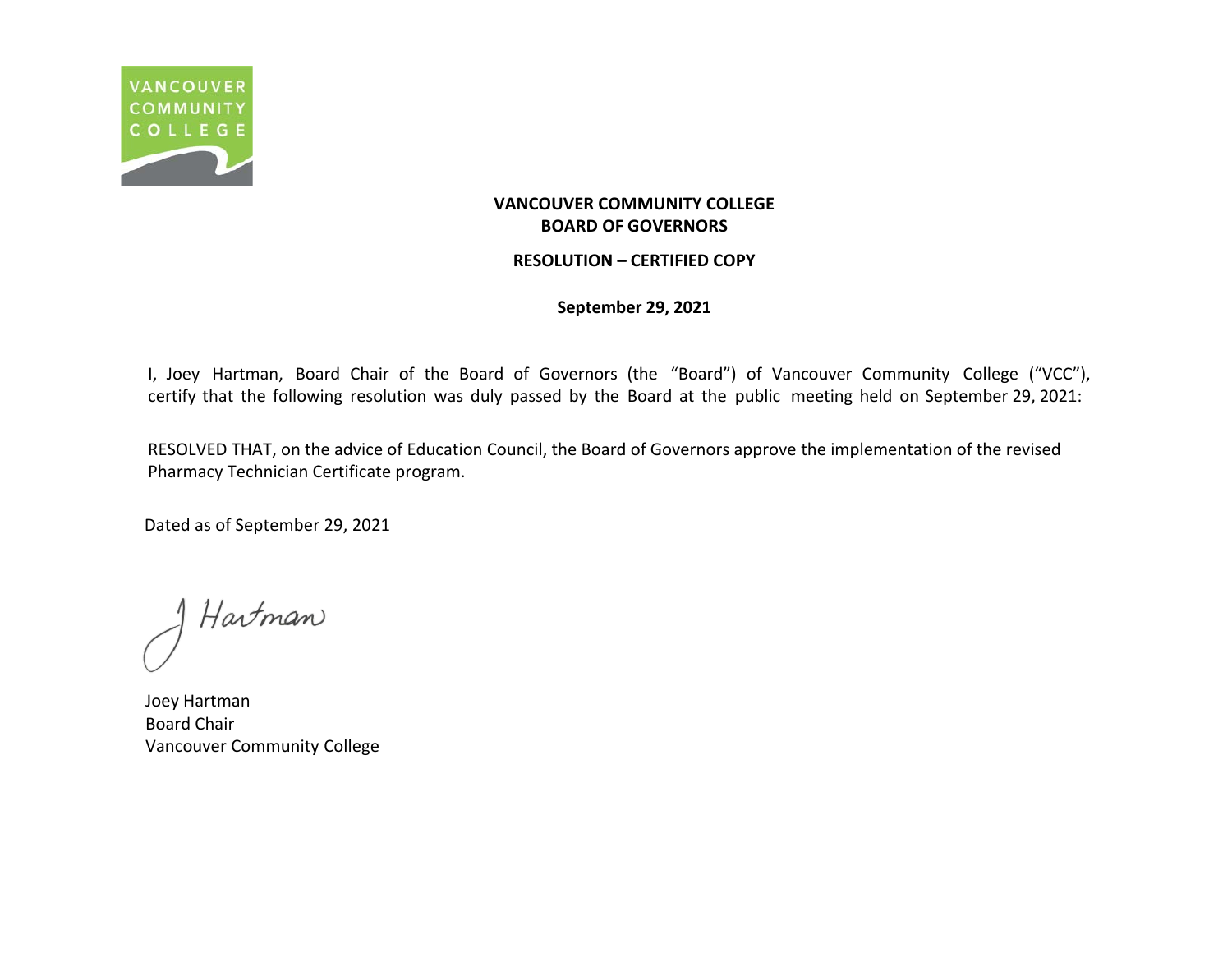

#### **RESOLUTION – CERTIFIED COPY**

**September 29, 2021**

I, Joey Hartman, Board Chair of the Board of Governors (the "Board") of Vancouver Community College ("VCC"), certify that the following resolution was duly passed by the Board at the public meeting held on September 29, 2021:

RESOLVED THAT, on the recommendation of the Finance and Audit Committee, the Board of Governors approve tuition of \$9,800 (\$185 per credit) for the revised Pharmacy Technician Certificate Program, effective May 2022.

J. Hartman

Joey Hartman Board Chair Vancouver Community College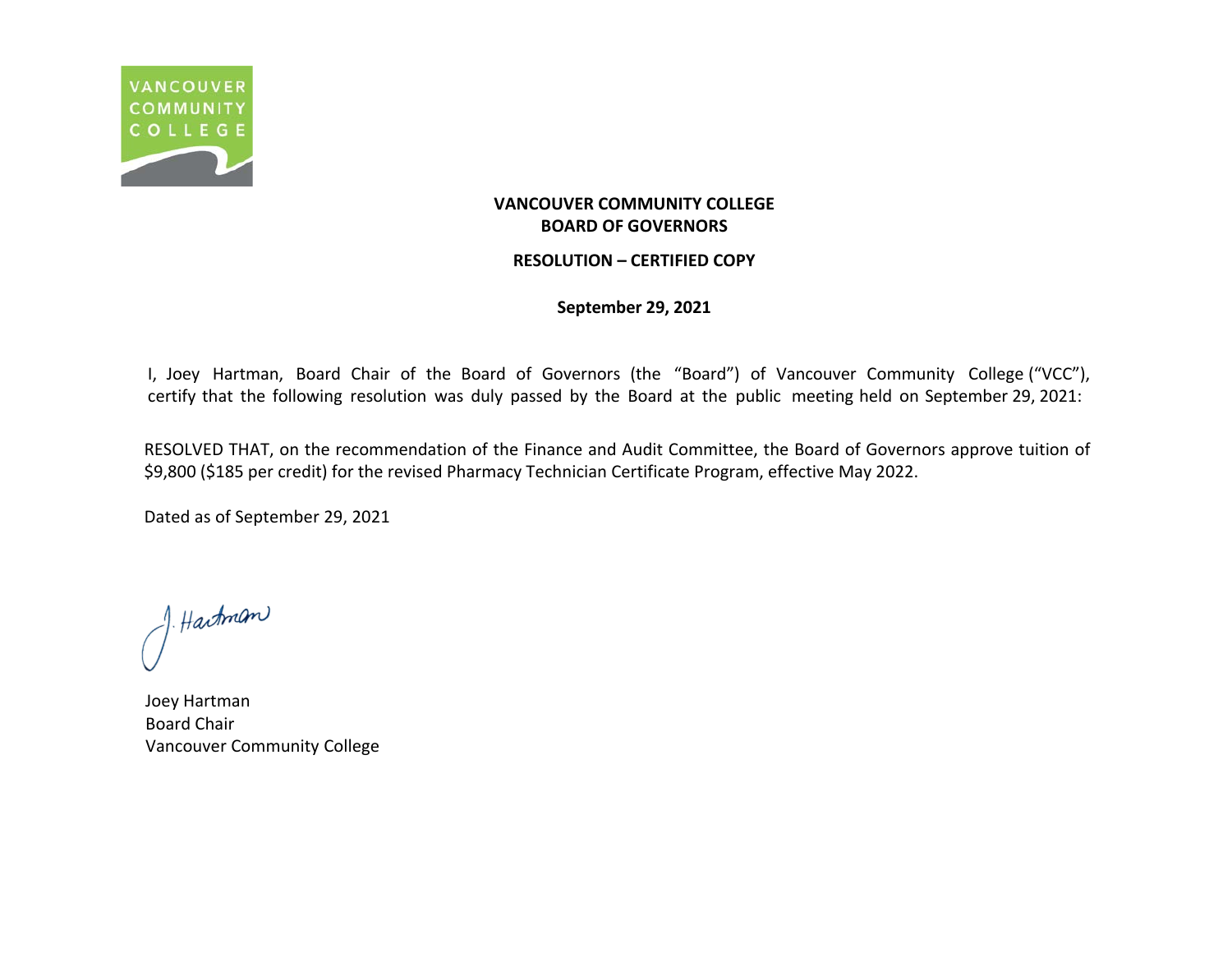

#### **RESOLUTION – CERTIFIED COPY**

**September 29, 2021**

I, Joey Hartman, Board Chair of the Board of Governors (the "Board") of Vancouver Community College ("VCC"), certify that the following resolution was duly passed by the Board at the public meeting held on September 29, 2021:

RESOLVED THAT, on the recommendation of the Finance and Audit Committee, the Board of Governors approve international tuition of \$1,028.16 (\$732.01 per credit) for 2nd year courses in Associate of Science – Computer Science pathway (CMPT 2225, 2276 and 2295), effective January 2022.

f. Hartman

Joey Hartman Board Chair Vancouver Community College